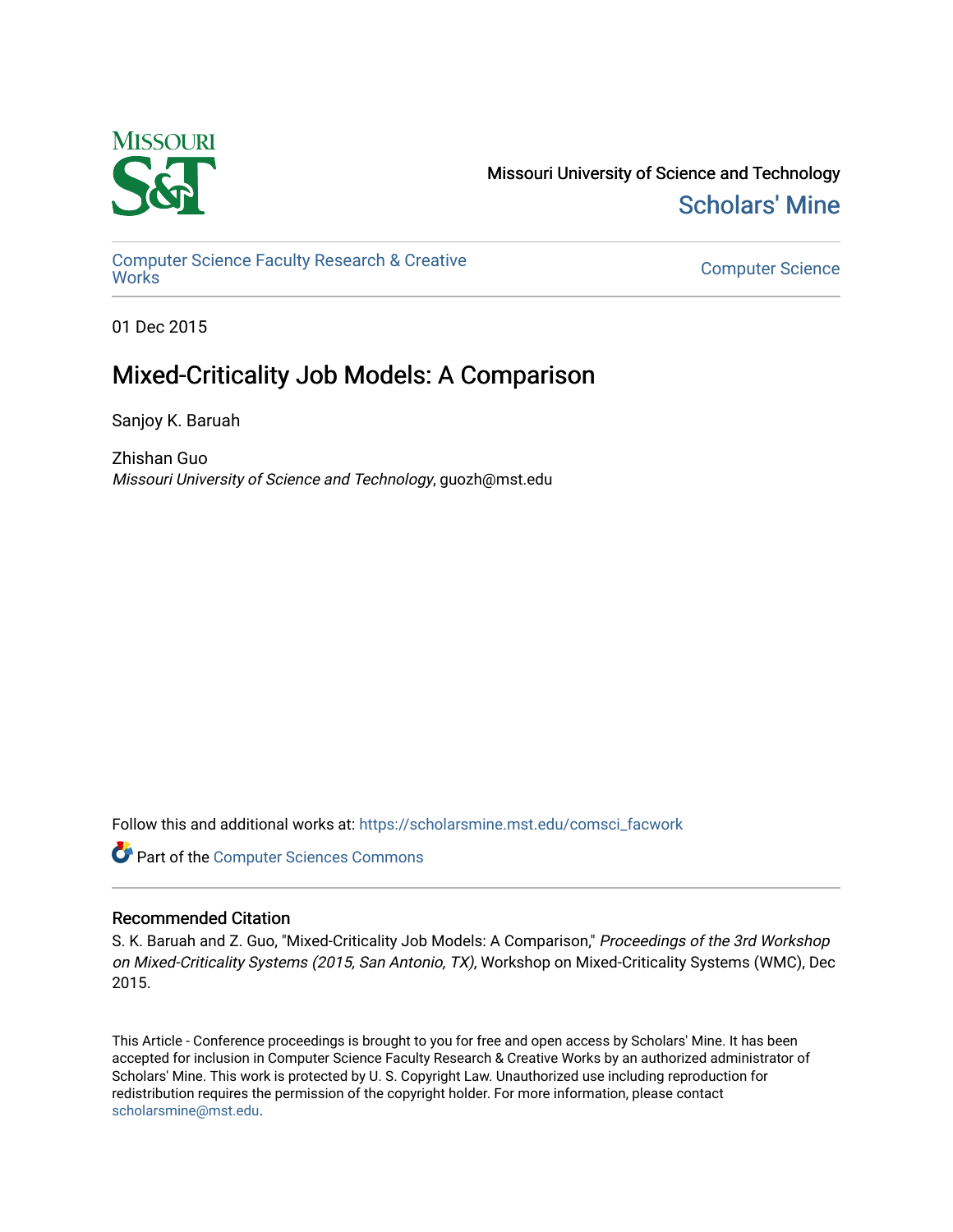# Mixed-criticality job models: a comparison

Sanjoy Baruah Zhishan Guo Department of Computer Science The University of North Carolina at Chapel Hill. {baruah,zsguo}@cs.unc.edu

*Abstract*—The Vestal model [6] in widely used in the realtime scheduling community for representing mixed-criticality real-time workloads. This model requires that multiple WCET estimates – one for each criticality level in a system – be obtained for each task. Burns suggests [3] that being required to obtain too many WCET estimates may place an undue burden on system developers, and proposes a simplification to the Vestal model that makes do with just two WCET estimates per task. Burns makes a convincing case in favor of adopting this simplified model; here, we report on our attempts at comparing the two models – Vestal's original model, and Burns' simplification – with regards to expressiveness, as well as schedulability and the tractability of determining schedulability.

# I. INTRODUCTION

In the model for real-time mixed-criticality (MC) workloads that was proposed by Vestal [6] and forms the basis of a significant fraction of the research being conducted within the mixed-criticality real-time scheduling community, each job in an MC system with  $L$  distinct criticality levels is characterized by  $L$  worst-case execution time (WCET) estimates, one corresponding to each criticality level in the system under analysis. Burns recently proposed (in, e.g., the addendum [3] to his keynote presentation at the Dagstuhl Seminar *Mixed Criticality on Multicore/Manycore Platforms*) a simplification to this model, in which each job  $J_i$  is characterized by just two WCET estimates regardless of the number of distinct criticality levels in the system. One, denoted  $C_i$ (SELF) or  $C_i$ (SF), is determined at a level of assurance that is consistent with its own criticality level (denoted  $\chi_i$ ); a second, denoted  $C_i(Non)$  or  $C_i(NL)$ , is determined at a level of assurance that is consistent with the *lowest* (i.e., least critical) criticality level in the entire system. (For jobs of criticality equal to the lowest criticality level in the system, these two estimates are the same.) The run-time behavior desired of the system is as follows:

- If each job  $J_i$  executes for no more than its  $C_i(NL)$  value then all jobs' deadlines are met; intuitively, this represents the "normal" behavior of the system.
- Each job  $J_i$  is prevented, by run-time monitoring, from executing for a duration greater than  $C_i(SF)$ .
- If any job  $J_i$  of criticality level  $\chi_i$  executes for more than  $C_i(NL)$ , then
	- jobs that are less critical than  $J_i$  are no longer guaranteed.
	- the remaining jobs all complete by their deadlines, provided each such job  $J_i$  executes for no more than  $C_j$ (SF) if  $\chi_j = \chi_i$ , and for no more than  $C_j$ (NL) if

 $\chi_j$  denotes a greater criticality level than  $\chi_i$  (i.e.,  $J_j$ is more critical than  $J_i$ .)

In other words, the only jobs that are guaranteed to complete execution by their deadlines are those of criticality greater than, or equal to, the criticality of the greatestcriticality job  $J_i$  to execute beyond its  $C_i(NL)$  value.

Burns [3] makes a strong and convincing case justifying his simplification of the Vestal model from a pragmatic implementation-oriented perspective. Burns' model turns out to bear some similarities with an earlier model proposed by de Niz *et al*. [4], which, too, was inspired by the experience of de Niz *et al*. in implementing mixed-criticality systems. The evidence is thus strong that this model is a very reasonable and potentially useful one, meriting deeper analysis. We have initiated such an analysis from a scheduling-theoretic perspective; in this paper, we report on out initial findings. We restrict attention here to the scheduling of mixed-criticality systems that are modeled as collections of independent jobs executing upon a preemptive uniprocessor. Our findings thus far may be summarized as follows.

*The Burns model is strictly less expressive than the Vestal model. Determining whether a given instance can be scheduled correctly remains NP-hard in the strong sense. Lower bounds on schedulability, as quantified using the speedup factor metric, are no better for the Burns model than for the Vestal model.*

That is, although the reduced expressiveness of the Burns model makes it easier to use in many practical contexts, it does not reduce the inherent intractability of schedulability analysis, nor make the scheduling problem any easier.

Organization. The remainder of this paper is organized as follows. We formally describe the Vestal and Burns models, and state some more-or-less obvious facts concerning the relationship between them, in Section II. In Section III we show that scheduling instances specified using the simpler Burns model appears to be as difficult as scheduling instances specified using the Vestal model. We conclude in Section IV with some pointers to future work.

## II. MODEL

In this section, we start out in Section II-A briefly reviewing the Vestal model [6], and provide definitions of the major concepts – *behavior*, *criticality level* of a behavior, *correctness* criteria, *clairvoyant schedulability*, *MC schedulability*, etc. —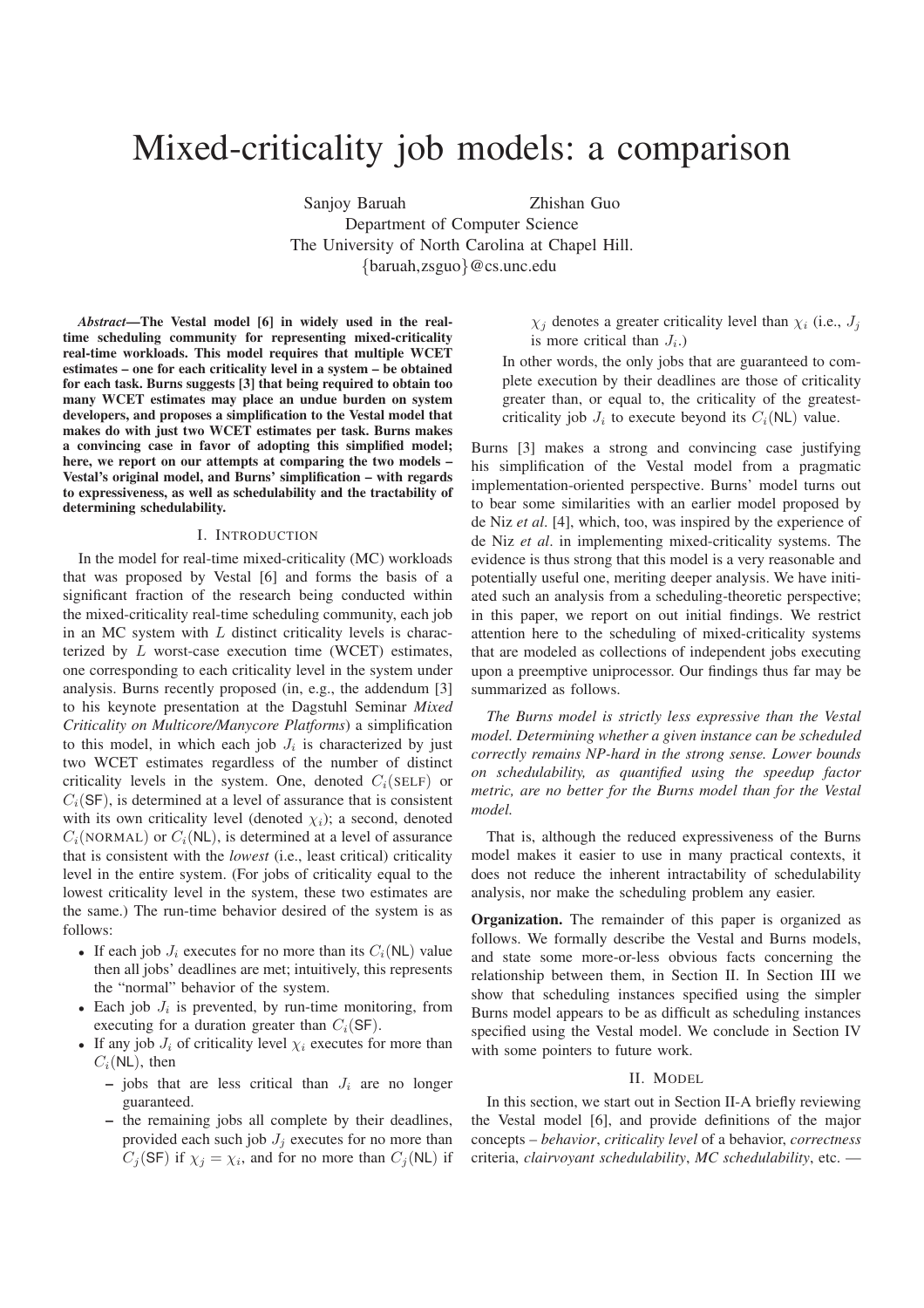of mixed-criticality scheduling, and summarize some prior results concerning the preemptive uniprocessor scheduling of mixed-criticality systems that are modeled as collections of independent jobs executing upon a preemptive uniprocessor. Next, we briefly describe the Burns model [3] in Section II-B, explaining how the concepts of MC scheduling are adapted to apply to the Burns model. In Section II-C, we make some rather straightforward observations concerning the Burns model, and its relationship with the Vestal model, with regards to the preemptive uniprocessor scheduling of collections of independent jobs.

# *A. The Vestal model*

In the Vestal model [6], a mixed-criticality (MC) *job* is characterized by a 4-tuple of parameters:  $J_i = (A_i, D_i, \chi_i, C_i)$ , where

- $A_i \in \mathbb{R}^+$  is the release time.
- $D_i \in R^+$  is the deadline. We assume that  $D_i \geq A_i$ .
- $\chi_i \in N^+$  denotes the criticality of the job, with a larger value denoting higher criticality.
- $C_i : N^+ \to R^+$  specifies the worst case execution time (WCET) estimate of  $J_i$  for each criticality level. (It is reasonable to assume that  $C_i(\ell)$  is monotonically nondecreasing with increasing  $\ell$ .)

An MC *instance* is specified as a finite collection of such MC jobs:  $I = \{J_1, J_2, \ldots, J_n\}$ . Given such an instance, we are concerned here with determining how to schedule it to obtain correct behavior; in this document, we restrict our attention to scheduling on preemptive uniprocessor platforms.

Behaviors. The MC job model has the following semantics. Each job  $J_i$  is released at time-instant  $A_i$ , needs to execute for some amount of time  $\gamma_i$ , and has a deadline at timeinstant  $D_i$ . The values of  $A_i$  and  $D_i$  are known from the specification of the job. However, the value of  $\gamma_i$  is not known from the specifications of  $J_i$ , but only becomes revealed by actually executing the job until it *signals* that it has completed execution.  $\gamma_i$  may take on very different values during different execution runs: we will refer to each collection of values  $(\gamma_1, \gamma_2, \ldots, \gamma_n)$  as a possible *behavior* of instance I.

The *criticality level* of the behavior  $(\gamma_1, \gamma_2, \dots, \gamma_n)$  of *I* is the smallest integer  $\ell$  such that  $\gamma_i \leq C_i(\ell)$  for all  $i, 1 \leq i \leq n$ . (If there is no such  $\ell$ , then we define that behavior to be *erroneous*.)

Scheduling strategies. A *scheduling strategy* for an instance I specifies, in a completely deterministic manner for all possible behaviors of  $I$ , which job (if any) to execute at each instant in time. A *clairvoyant* scheduling strategy knows the behavior of  $I$  — i.e., the value of  $\gamma_i$  for each  $J_i \in I$  — prior to generating a schedule for I. By contrast, an *on line* scheduling strategy does not have a priori knowledge of the behavior of I: for each  $J_i \in I$ , the value of  $\gamma_i$  only becomes known by executing  $J_i$  until it signals that it has completed execution. Since these actual execution times – the  $\gamma_i$ 's – only become revealed during run-time, an on-line scheduling strategy does

not a priori know what the criticality level of any particular behavior is going to be; at each instant, scheduling decisions are made based only on the partial information revealed thus far.

Correctness. A scheduling strategy is *correct* if it satisfies the following criterion for each  $\ell \geq 1$ : when scheduling any behavior of criticality level  $\ell$ , it ensures that every job  $J_i$ with  $\chi_i \geq \ell$  receives sufficient execution during the interval  $[A_i, D_i]$  to signal that it has completed execution.

MC schedulability. Let us define an instance  $I$  to be MC schedulable if there exists a correct on-line scheduling strategy for it. The *MC schedulability problem* then is to determine whether a given MC instance is MC schedulable or not.

Some prior results. In the following, let  $s<sub>L</sub>$  denote the root of the equation

$$
x^L = (1+x)^{L-1}.
$$
 (1)

For  $L \leftarrow 2$ , this is root of the equation  $x^2 = x + 1$ ; it takes on the value  $(\sqrt{5} + 1)/2$  and is commonly called the Golden Ratio or the Divine Proportion, notated Φ.

- Determining whether a given instance is MC-schedulable is NP-hard in the strong sense [2]. This holds even if all the jobs in the instance have the same release date, and there are just two distinct criticality levels in the instance.
- It was also shown  $[2]$  that there are instances with  $L$ distinct criticality levels that are clairvoyantly schedulable upon a unit-speed processor but not scheduled correctly upon a speed-s processor by any fixed-priority  $(FP)$ algorithm<sup>1</sup>, for each  $s < s<sub>L</sub>$ .
- An FP algorithm called OCBP was defined [1] for scheduling MC instances upon a preemptive uniprocessor. It was shown  $[2]$  that any instance with L distinct criticality levels that is MC-schedulable upon a unitspeed processor is scheduled correctly by OCBP upon a speed- $s_L$  processor. This speedup bound for OCBP was shown to be tight: there are instances with  $L$  distinct criticality levels that are MC-schedulable upon a unitspeed processor but not scheduled correctly upon a speeds processor by OCBP for each  $s < s<sub>L</sub>$ .

# *B. The Burns model*

In the Burns model [3], a mixed-criticality (MC) *job* is characterized by a 5-tuple of parameters:  $J_i$  =  $(A_i, D_i, \chi_i, C_i(NL), C_i(SF))$ , where  $A_i$ ,  $D_i$ , and  $\chi_i$  have exactly the same interpretation as in the Vestal model, and

- $C_i(NL) \in R^+$  specifies the WCET estimate of  $J_i$  at criticality level 1 (the lowest criticality level)
- $C_i(SF) \in R^+$  specifies the WCET estimate of  $J_i$  at the criticality level  $\chi_i$ . (It is reasonable to assume that  $C_i(NL) \leq C_i(SF)$ .

 $1$ An FP algorithm determines, prior to run-time, a total ordering of the jobs in a priority list and during run-time executes at each moment in time the currently active job with the highest priority. Note that EDF is an FP algorithm according to this definition.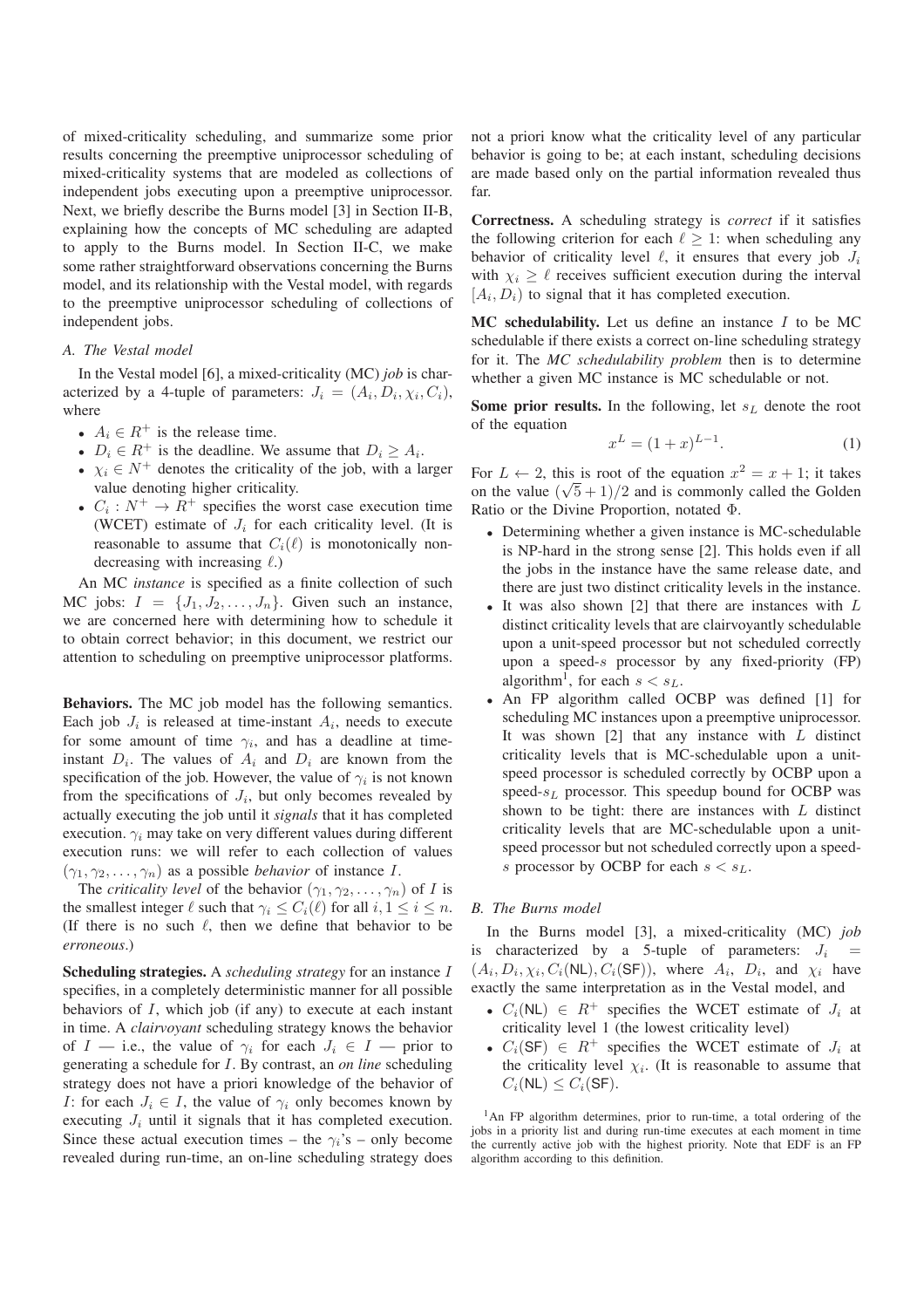The notion of *instance* and *behavior* is the same for the Burns and the Vestal models. The *criticality level* of the behavior  $(\gamma_1, \gamma_2, \ldots, \gamma_n)$  is defined as follows:

- If  $\gamma_j > C_j(\mathsf{SF})$  for any  $j, 1 \leq j \leq n$ , then the behavior is erroneous.
- Else, the criticality level of the behavior is defined to be the criticality level of the greatest-criticality job  $J_i$  with execution exceeding its  $C_j(NL)$  value:

$$
\max_{j=1}^{n} \{ \chi_j \mid \gamma_j > C_j(normal) \}
$$

The notions of *scheduling strategy*, clairvoyance, correctness, and MC-schedulability are identical for the Vestal and Burns models.

# *C. Some observations*

Since correctness requirements (i.e., which jobs are required to complete execution by their deadlines for the execution to be considered correct) for mixed-criticality instances are specified in a manner that depends upon the criticality level assigned to behaviors, we first investigate, in Propositions 1 and 2 below, whether the Vestal and Burns models assign behaviors the same criticality level or not.

*Proposition 1:* Any instance represented in the Burns model can be represented exactly in the Vestal model.

*Proof:* A job  $J_i$  that is specified according to the Burns model can be completely represented in the Vestal model by setting the WCET parameter values as follows:

$$
C_i(\ell) \leftarrow \begin{cases} C_i(\mathsf{NL}) & \text{if } \ell < \chi_i \\ C_i(\mathsf{SF}) & \text{otherwise (i.e., if } \ell \geq \chi_i) \end{cases}
$$

Consider any instance  $I$  in the Burns model, and let  $I'$ denote the instance in the Vestal model that is obtained by applying the above transformation t each job in I. Consider any behavior  $(\gamma_1, \gamma_2, \ldots, \gamma_n)$  of instance *I*; this can also be considered a behavior of the Vestal instance  $I'$ . It follows from the definitions in Sections II-A and II-B above that this behavior is assigned exactly the same criticality level for I and  $I'$ ; hence, the correctness requirements for both  $I$  and  $I'$ are identical.

*Proposition 2:* Instances represented in the Vestal model *cannot* always be represented exactly in the Burns model.

*Proof:* We illustrate this by an example. Consider the following instance  $I = \{J_1, J_2, J_3\}$  represented in the Vestal model:

|                                                                                         | $J_i \parallel A_i$ | $D_i$ | $\chi_i$       | $C_{\dot{a}}$             |
|-----------------------------------------------------------------------------------------|---------------------|-------|----------------|---------------------------|
| $J_1$                                                                                   | $\overline{0}$      | -3    | $\overline{1}$ | $\langle 1,1,1\rangle$    |
| $\begin{bmatrix} J_1 \ J_2 \ J_3 \end{bmatrix} \begin{bmatrix} 0 \ 0 \ 0 \end{bmatrix}$ |                     | -3    | - 2            | $\langle 1, 1, 1 \rangle$ |
|                                                                                         |                     | З.    | -3             | $\langle 1, 2, 3 \rangle$ |

Its representation in the Burns model would be as follows:

|                                                                         | $J_i \parallel A_i$ |  | $D_i$ $\chi_i$ $C_i(NL)$ | $C_i$ (SF) |
|-------------------------------------------------------------------------|---------------------|--|--------------------------|------------|
|                                                                         |                     |  |                          |            |
|                                                                         |                     |  |                          |            |
| $\begin{array}{c c} \hline J_1 & 0 \cr J_2 & 0 \cr J_3 & 0 \end{array}$ |                     |  |                          |            |

Under the Vestal model, a behavior of the instance with  $\gamma_1 = \gamma_2 = 1$ ,  $\gamma_3 = 2$  has criticality level equal to 2 and hence requires that jobs  $J_2$  and  $J_3$  both complete by their deadlines. Under the Burns model, however, this same behavior has a criticality level equal to 3, and requires only that  $J_3$  complete by its deadline: this is a *weaker* requirement than was mandated in the original (i.e., in the Vestal model).

It is evident that the Vestal model requires more parameters than the Burns model in order to specify an instance. What Proposition 2 illustrates is that these additional parameters in the Vestal model do indeed allow for the specification of a more nuanced set of requirements for a given instance. Taken together, Propositions 1 and 2 above consequently yield the (not unexpected) conclusion that *the Vestal model is strictly more expressive than the Burns model*.

Next, we explore whether this reduced expressiveness buys us anything in terms of tractability of analysis with respect to determining whether a given instance is MC-schedulable or not; Proposition 3 reveals that it does not:

*Proposition 3:* Determining whether a given instance specified according to the Burns model is MC-schedulable is NPhard in the strong sense. This holds even if all the jobs in the instance have the same release date, and there are just two distinct criticality levels in the instance.

*Proof Sketch:* It may be verified that the intractability proof for the Vestal model [2, Theorem 1] only involves instances with just two criticality levels, in which all jobs have the same release date. Since the Vestal and Burns models are identical for two criticality levels, this proof hold unchanged for the Burns model as well, and its conclusion continues to hold for the Burns model.

# III. PRIORITY-BASED SCHEDULING

As a consequence of Proposition 3, we are unlikely to be able to design an exact schedulability test to efficiently determine whether a given instance specified in the Burns model is MC-schedulable or not. But what about *sufficient* schedulability tests? Here, Proposition 1 means that we may use prior results that were developed for instances represented using the Vestal model to schedule instances that are specified using the Burns model as well. In particular, prior algorithms such as OCBP [1], MC-EDF [5], etc. may continue to be used for scheduling MC instances specified using the Burns model; their performance metrics are guaranteed to be no worse for Burns instances than for Vestal instances. In particular, we may conclude from prior results [2] that OCBP has a speedup bound no worse than  $s_L$  (recall that  $s_L$  is defined to be the root of Equation 1) in scheduling any instance with  $L$  distinct criticality levels.

A natural question to ask at this point in time is, do these algorithms offer better performance guarantees when scheduling instances specified using the Burns model than they do when scheduling instances specified using the more expressive Vestal model? Somewhat surprisingly, the answer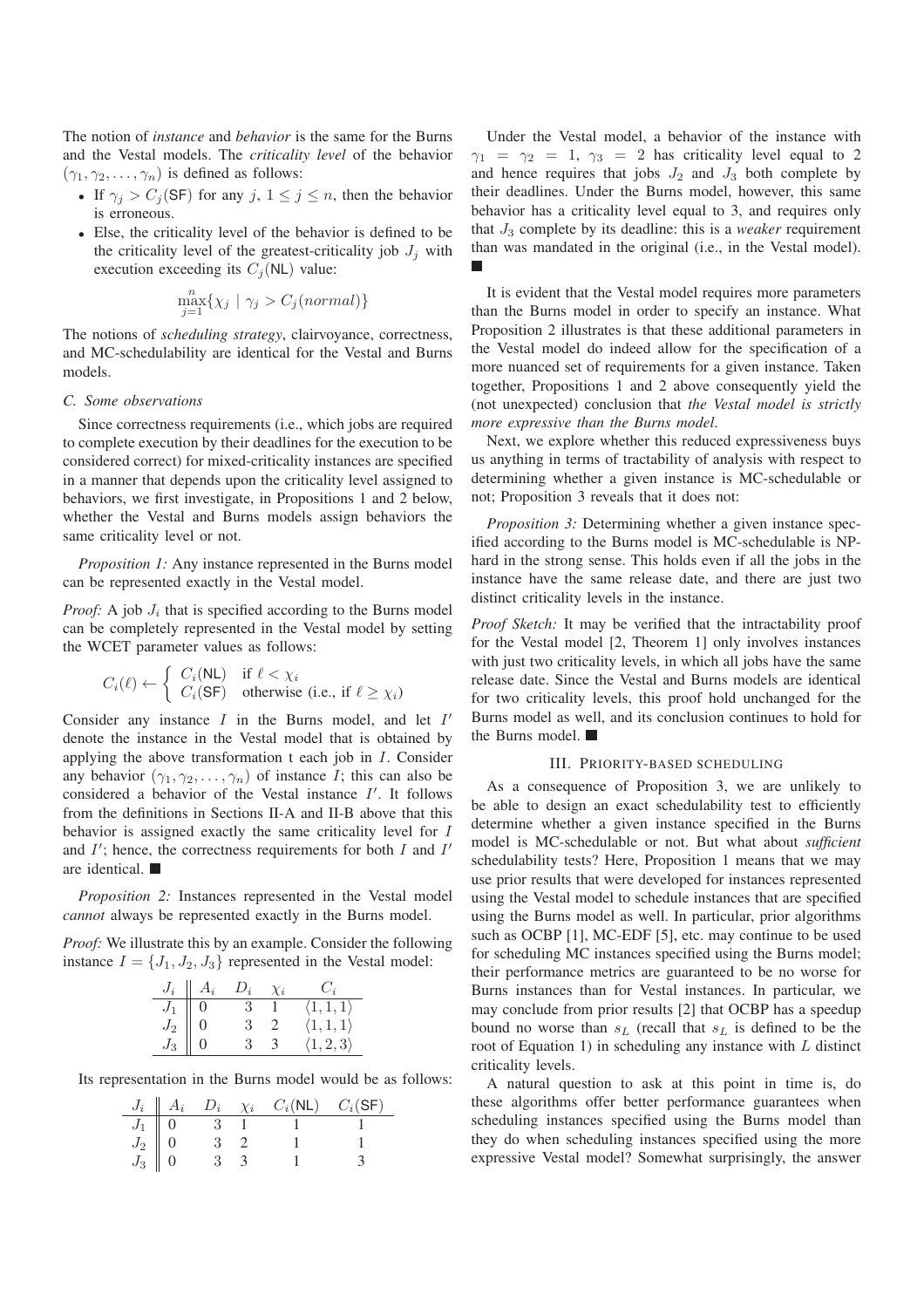turns out to be "no." A close examination of the proofs of the analogous results in [2] reveal that

- 1 There are instances with  $L$  distinct criticality levels that are MC-schedulable upon a unit-speed processor but not scheduled correctly upon a speed-s processor by OCBP for each  $s < s_L$ .
- 2 There are instances with  $L$  distinct criticality levels that are clairvoyantly schedulable upon a unit-speed processor but not scheduled correctly upon a speed-s processor by *any* fixed-priority (FP) scheduling policy, for each  $s < s<sub>L</sub>$ .

Both these results may be proved using techniques essentially identical to the ones used in proving the corresponding results in [2] for instances specified using the Vestal model; for the sake of completeness, we formally present the second result as Theorem 1 below, and provide a complete proof.

*Theorem 1:* There are MC instances with L distinct criticality levels specified using the Burns model that are clairvoyantly-schedulable, but that are not Π-schedulable for any fixed priority policy  $\Pi$  on a processor that is less that  $s_L$ times as fast.

*Proof:* Consider an instance with L criticality levels and L jobs:

|                                         |         | $\chi_i$ | $C_i(\mathsf{NL})$ | $C_i$ (SF) |
|-----------------------------------------|---------|----------|--------------------|------------|
|                                         |         |          |                    |            |
| $J_i \; (\forall i \geq 2) \parallel 0$ | $D_i$ i |          |                    |            |

where the values of the  $D_i$ 's will be specified later and shown to satisfy  $D_i > D_{i-1}$  for all  $i, 1 < i \leq L$ .

For example, this instance would look as follows for  $L \leftarrow 3$ :

$$
\begin{array}{c|ccccc}\nJ_i & A_i & D_i & \chi_i & C_i(\text{NL}) & C_i(\text{SF}) \\
\hline\nJ_1 & 0 & D_1 & 1 & D_1 & D_1 \\
J_2 & 0 & D_2 & 2 & D_2 - D_1 & D_2 \\
J_3 & 0 & D_3 & 3 & D_3 - D_2 & D_3\n\end{array}
$$

The system is clairvoyantly schedulable since, for a behavior of criticality-level  $\ell$ , a clairvoyant scheduler could have each job complete by its deadline by

- not executing jobs  $J_1, \ldots, J_{\ell-1}$  at all;
- executing job  $J_{\ell}$  for a duration  $C_{\ell}(\mathsf{SF}) = D_{\ell}$  over the interval  $[0, D_{\ell})$ ; and
- executing each job  $J_j \in \{J_{\ell+1}, \ldots, J_L\}$  for a duration  $C_{\ell}(NL) = D_j - D_{j-1}$  over the interval  $[D_{j-1}, D_j)$ .

In the remainder of this proof, we will derive values for the  $D_i$  parameters such that this instance cannot be scheduled correctly by any FP scheduling algorithm. That will serve to show that this instance is clairvoyantly schedulable but not FP-schedulable, and hence establish the correctness of the theorem.

In any FP algorithm, some job from amongst the  $L$  jobs  $J_1, \ldots, J_L$  in the instance must be assigned the lowest priority. Suppose that that job were  $J_i$ , and consider a behavior of the instance of criticality level  $i$  in which

• each job  $J_i$  with criticality lower than that of  $J_i$  executes for an amount  $C_i(\mathsf{SF}) = D_i$ ,

- each job  $J_i$  with criticality greater than that of  $J_i$  executes for an amount  $C_j(NL) = D_j - D_{j-1}$ , and
- job  $J_i$  executes for an amount equal to  $C_i(\mathsf{SF}) = D_i$ .

Since  $J_i$  is the lowest-priority job, it will only complete after an amount of execution equal to

$$
\left(\sum_{j=1}^{i-1} D_j\right) + D_i + \left(\sum_{j=i+1}^{L} (D_j - D_{j-1})\right)
$$
  
= 
$$
\left(\sum_{j=1}^{i-1} D_j\right) + D_L
$$

has completed. For  $J_i$  to meet its deadline on a speed-s processor, we therefore need this amount to be  $\leq s \times D_i$ :

$$
s D_i \ge \left(\sum_{j=1}^{i-1} D_j\right) + D_L
$$
  

$$
\Leftrightarrow \quad s \ge \frac{D_L + \sum_{j=1}^{i-1} D_j}{D_i}
$$

Since *some* job from amongst the L jobs  $\{J_1, J_2, \ldots, J_L\}$ must be assigned lowest priority by a fixed-priority policy, it follows that

$$
\min_{1 \le i \le L} \left\{ \frac{D_L + \sum_{j=1}^{i-1} D_j}{D_i} \right\} \tag{2}
$$

is a lower bound on the speedup necessary for a fixed-priority scheduling policy to successfully guarantee to schedule the instance correctly. This minimum is maximized when all L of the terms are equal to each other (and thus define the minimum). Let  $x$  be this maximum value. Instantiating the term in Expression 2 for  $i \leftarrow L - 1$ , we have

$$
x = \frac{D_L + \sum_{j=1}^{L-2} D_j}{D_{L-1}}
$$
  
\n
$$
\Leftrightarrow xD_{L-1} = D_L + \sum_{j=1}^{L-2} D_j
$$
 (3)

Next instantiating the term in Expression 2 for  $i \leftarrow L$ , we have

$$
x = \frac{D_L + \sum_{j=1}^{L-1} D_j}{D_L}
$$
  
= 
$$
\frac{(D_L + \sum_{j=1}^{L-2} D_j) + D_{L-1}}{D_L}
$$
 (Rearranging terms)  
= 
$$
\frac{xD_{L-1} + D_{L-1}}{D_L}
$$
 (By Eqn 3 above)  
= 
$$
\frac{(1+x)D_{L-1}}{D_L}
$$
 (4)